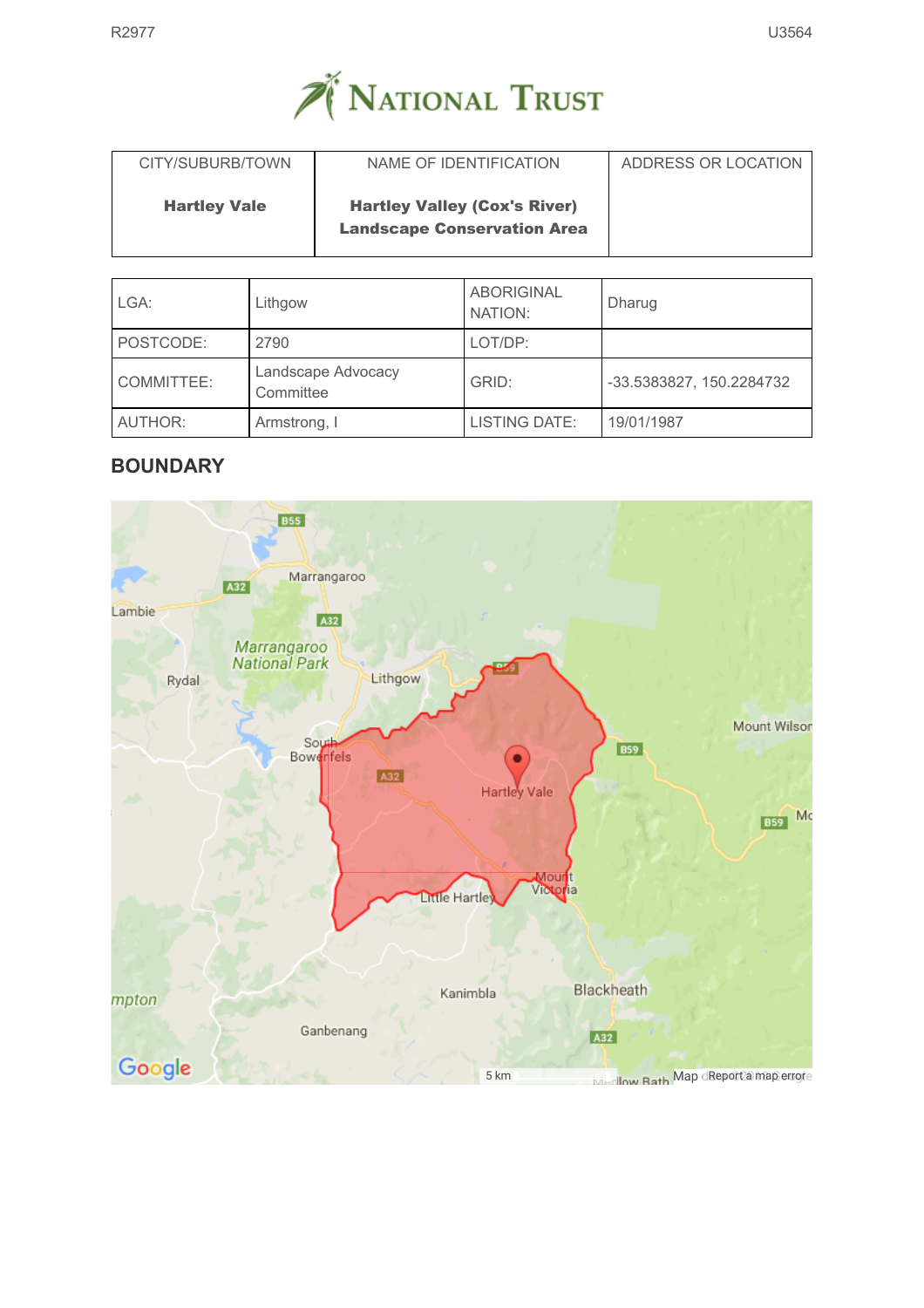## STATEMENT OF SIGNIFICANCE

The Hartley Valley Landscape Conservation Area is significant because it contains:

- Mt. Blaxland, the limit of crossing of the Blue Mountains by Blaxland, Wentworth and Lawson.
- Patterns and evidence of early settlement, with historic towns and buildings.
- Industrial archaeology associated with mining.
- Historic passes down the western escarpment of the Blue Mountains.
- A rural landscape of high visual quality.
- Dramatic escarpments which are visually and geologically significant.
- Rare and endangered plants in isolated catchments.

### **DESCRIPTION**

The Hartley Valley, which is formed by the River Lett, a tributary of the Cox's River, is contained by major sandstone escarpments to the north, east and, in part, to the south. The Conservation area is bounded by the escarpment of Hassan's Walls, the Bell Line of Road, the road from Bell to Mt. Victoria, the Great Western Highway to Mitchells Pass and the line of vegetated hills from Mt. Sugarloaf to the Jenolan Caves Road and then north to Old Bowenfells. It is contiguous with the Megalong and Kanimbla Landscape Conservation Area to the south.

The Hartley Valley is fragmented by the Great Western Highway, which creates two separate land units. The eastern section is an attractive valley, with the flat floor contained by the dramatic sandstone escarpments. The western section, while it is not as contained, is steeply undulating landscape associated with the drainage pattern of the Cox's River and Whites Creek.

The settlement pattern of the Valley reflects the early road routes over the mountains and the relatively early construction of Mitchell's Pass, which has remained the major road route to this day. Little Hartley and Hartley, which developed to serve travellers on the road to Bathurst, remain as reminders of that early period.

The mine sites, and the village of Hartley Vale are important evidence from the period of mining in the Valley.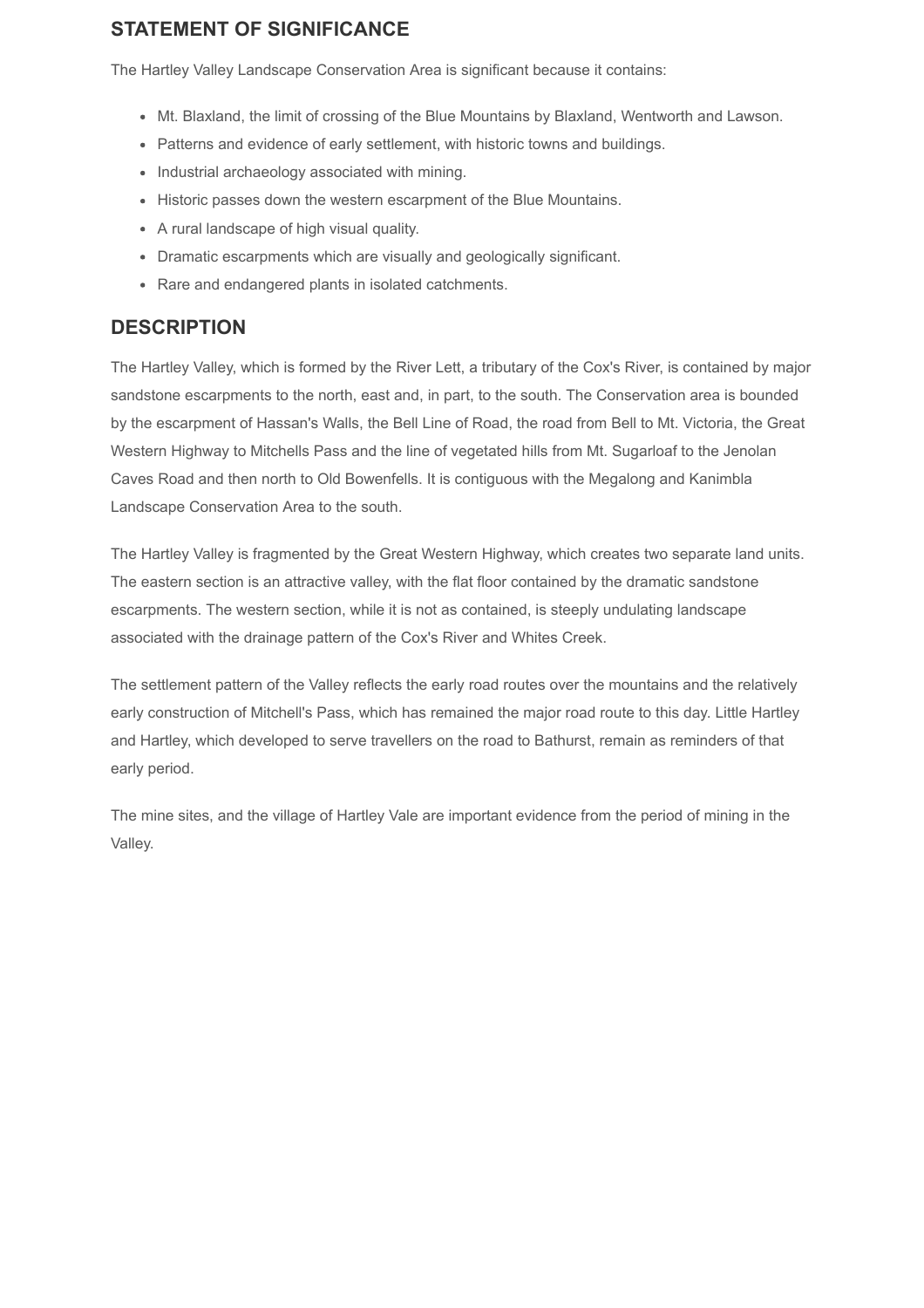### **HISTORY**

The Valley was first sighted in May, 1813, by Blaxland, Wentworth and Lawson. The area was visited in late 1813 by Assistant Surveyor George Evans, who surveyed a route to the Bathurst Plains, and named Mt. Blaxland, Wentworth Sugarloaf and Lawsons Sugarloaf in the northern end of the Valley.

The Valley was opened to European settlement by the construction of Cox's Road in 1814/1815. A number of other routes were developed, but Mitchells Pass, constructed in 1829, became the major and only practicable route and is still in use. The development of this route re-oriented development in the Valley to follow this road and the Hartley Courhouse was built in 1836 to service the village which had developed in the 1830s and '40s. The nearby village of Old Bowenfelds dates from the same period, and the Bowenfells Presbyterian Church, constructed in 1842, formed the nucleus of the settlement.

Little major development occured in the Valley until the development of the Hartley Vale Kerosene Shale Mine which began in c. 1865. A system of tracks and cables hauled the shale out of the Valley to meet the railway north of Mt Victoria. Initially, all the shale was sent to Sydney for refining, but later poorer quality shale was refined in the valley before being sent to Sydney as crude oil for further refining. The development of the railway to Lithgow, in the 1860s and '70s, had a major impact on the Valley. The mountain centres and Lithgow expanded, but the decline in road transport resulted in the demise of Hartley. In later periods when the popularity of road transport increased, the improved efficiency of transport meant that Hartley was bypassed.

In the last quarter of the 19th Century, Hartley Vale was a prosperous if simple village of 600 persons. The Valley serviced Hartley Vale, and in addition foods were sent to Lithgow for transport by rail. The end of the shale mining in 1901, and the closure of operations in 1913 resulted in the rapid demise of Hartley Vale.

Settlement in the valley was originally based on small-scale grazing and much of the valley was cleared between the 1820s and 1850s. Grazing has remained an important landuse, but the development of the railway resulted in the introduction of orcharding due to improved transport efficiency.

The villages within the Valley, Hartley, Little Hartley, Hartley Vale and Old Bowenfells, are all worthy of conservation. Suitable curtileges will be required to prevent intrusive and unsympathetic development. Many individual buildings are of significance and should be protected.

RECOMMENDATIONS: The National Trust recommends that:

- 1. appropriate curtileges be defined for Hartley, Little Hartley and Old Bowenfells and zoned Environmental Protection 7(h) to prevent inappropriate development and subdivision;
- 2. significant landscape features be protected from development and visual degradation by Environmental Protection Zoning;
- 3. no further ad hoc rural subdivision be approved. Subdivisions should be located in areas of poorer quality soils, and outside areas of environmental significance.
- 4. the conservation status of Dargans Creek should be ensured by environmental protection zoning, or acquisition by NPWS and that other minor catchments should be investigated for nature conservation values;
- 5. design guidelines be established for development within the valley, and particularly within the areas zoned 7(h);